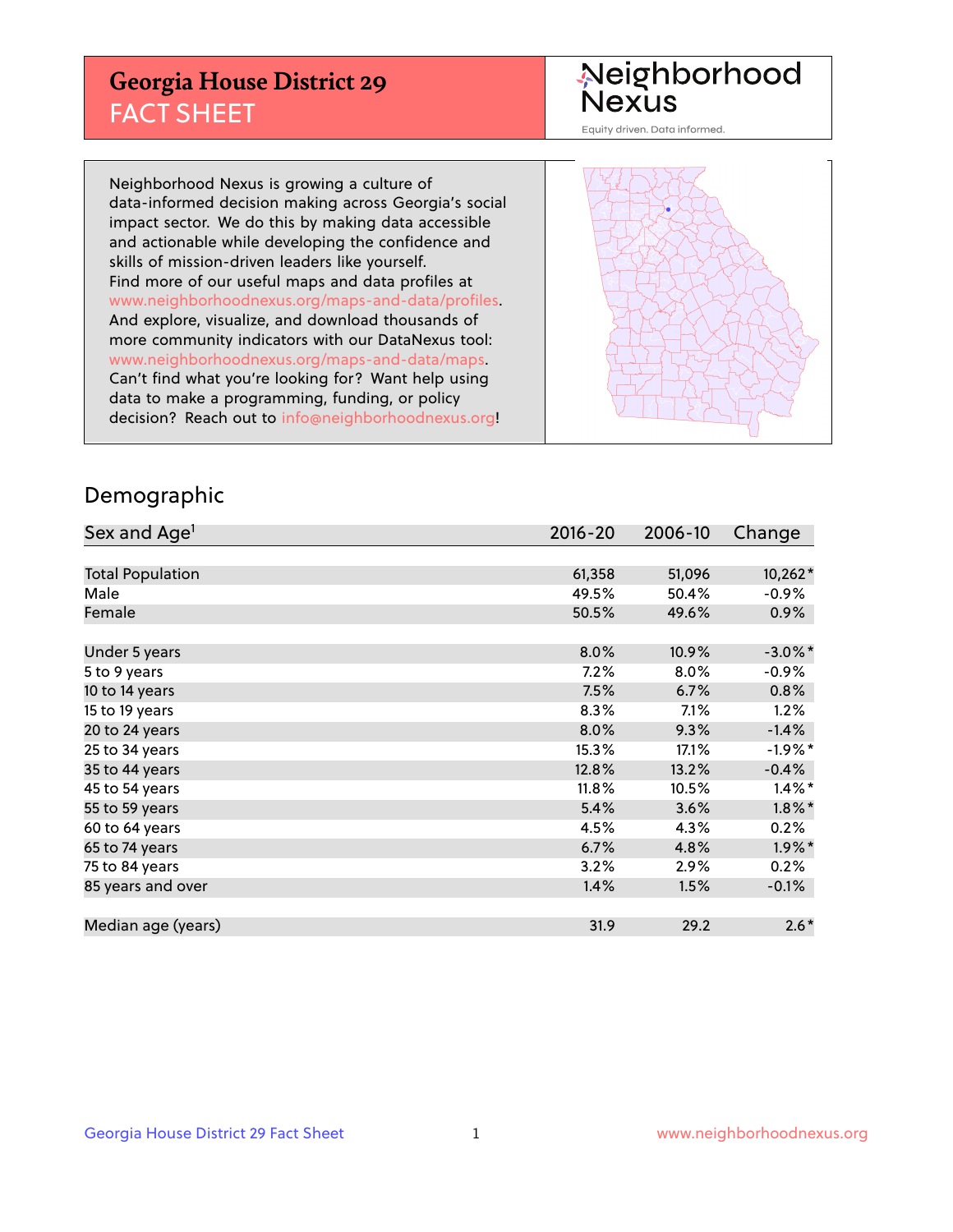## Demographic, continued...

| Race <sup>2</sup>                                            | $2016 - 20$ | 2006-10 | Change      |
|--------------------------------------------------------------|-------------|---------|-------------|
| <b>Total population</b>                                      | 61,358      | 51,096  | $10,262*$   |
| One race                                                     | 90.6%       | 98.3%   | $-7.7%$ *   |
| White                                                        | 70.3%       | 73.8%   | $-3.5%$     |
| <b>Black or African American</b>                             | 11.9%       | 11.2%   | 0.7%        |
| American Indian and Alaska Native                            | 0.4%        | 0.4%    | 0.0%        |
| Asian                                                        | 2.7%        | 2.7%    | $-0.0%$     |
| Native Hawaiian and Other Pacific Islander                   | 0.0%        | 0.0%    | $-0.0%$     |
| Some other race                                              | 5.3%        | 10.2%   | $-4.9%$ *   |
| Two or more races                                            | 9.4%        | 1.7%    | $7.7\%$ *   |
| Race alone or in combination with other race(s) <sup>3</sup> | $2016 - 20$ | 2006-10 | Change      |
|                                                              |             |         |             |
| Total population                                             | 61,358      | 51,096  | $10,262*$   |
| White                                                        | 79.2%       | 75.0%   | $4.1\%$ *   |
| <b>Black or African American</b>                             | 13.4%       | 12.0%   | 1.4%        |
| American Indian and Alaska Native                            | 1.0%        | 0.9%    | 0.1%        |
| Asian                                                        | 3.3%        | 3.0%    | 0.4%        |
| Native Hawaiian and Other Pacific Islander                   | 0.1%        | 0.0%    | 0.1%        |
| Some other race                                              | 12.9%       | 10.9%   | 2.0%        |
| Hispanic or Latino and Race <sup>4</sup>                     | $2016 - 20$ | 2006-10 | Change      |
| <b>Total population</b>                                      | 61,358      | 51,096  | $10,262*$   |
| Hispanic or Latino (of any race)                             | 48.4%       | 44.1%   | 4.3%        |
| Not Hispanic or Latino                                       | 51.6%       | 55.9%   | $-4.3\%$ *  |
| White alone                                                  | 35.2%       | 41.3%   | $-6.0\%$ *  |
| Black or African American alone                              | 11.7%       | 10.8%   | 0.8%        |
|                                                              |             |         |             |
| American Indian and Alaska Native alone                      | 0.1%        | 0.2%    | $-0.1%$     |
| Asian alone                                                  | 2.7%        | 2.7%    | 0.0%        |
| Native Hawaiian and Other Pacific Islander alone             | 0.0%        | 0.0%    | $-0.0%$     |
| Some other race alone                                        | 0.7%        | 0.1%    | 0.6%        |
| Two or more races                                            | 1.2%        | 0.9%    | 0.3%        |
| U.S. Citizenship Status <sup>5</sup>                         | 2016-20     | 2006-10 | Change      |
| Foreign-born population                                      | 17,053      | 14,479  | $2,574*$    |
| Naturalized U.S. citizen                                     | 23.2%       | 10.8%   | 12.3%*      |
| Not a U.S. citizen                                           | 76.8%       | 89.2%   | $-12.3\%$ * |
|                                                              |             |         |             |
| Citizen, Voting Age Population <sup>6</sup>                  | $2016 - 20$ | 2006-10 | Change      |
| Citizen, 18 and over population                              | 32,422      | 24,213  | 8,209*      |
| Male                                                         | 47.7%       | 45.7%   | 2.0%        |
| Female                                                       | 52.3%       | 54.3%   | $-2.0%$     |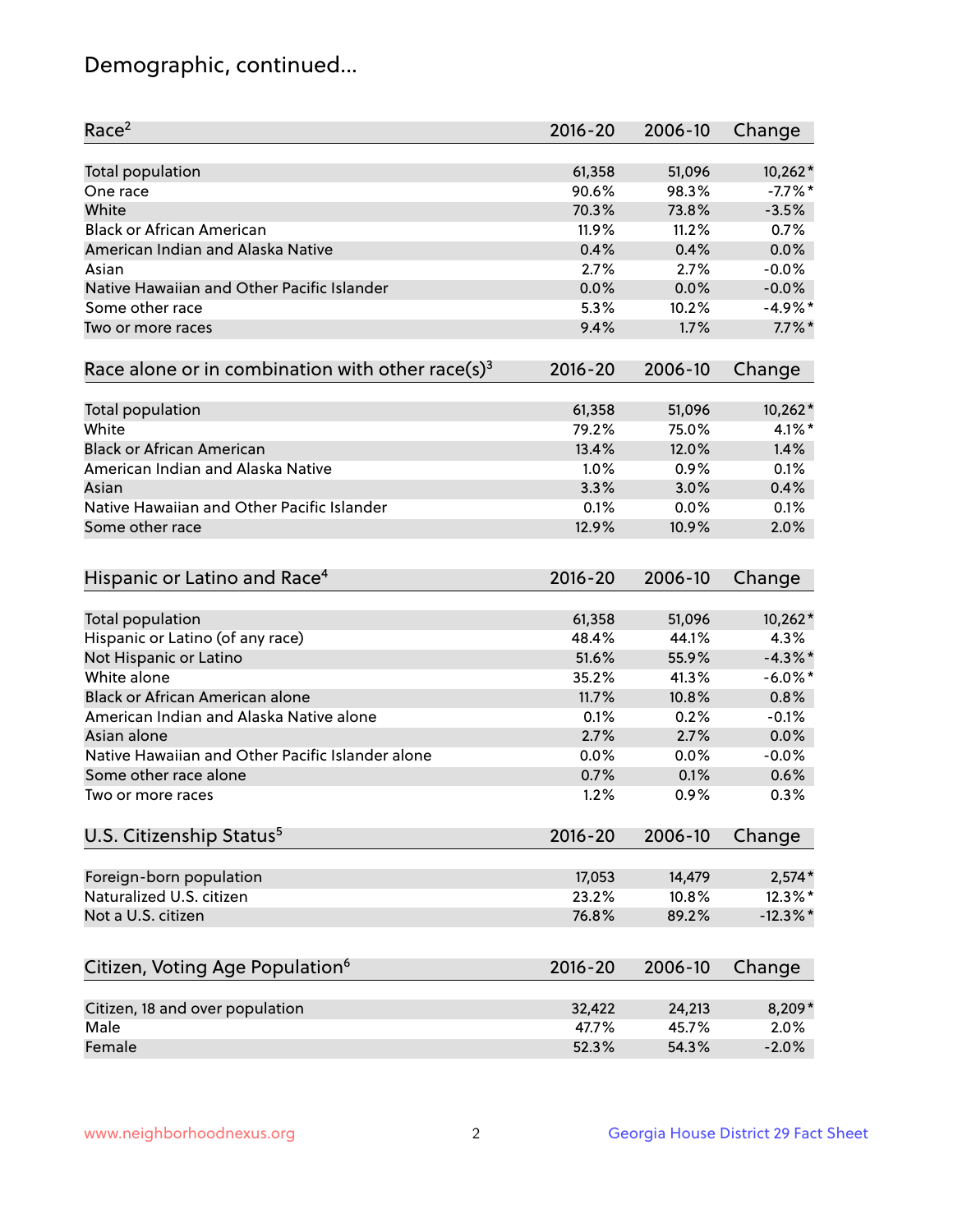#### Economic

| Income <sup>7</sup>                                 | $2016 - 20$ | 2006-10 | Change     |
|-----------------------------------------------------|-------------|---------|------------|
|                                                     |             |         |            |
| All households                                      | 19,020      | 17,016  | 2,005*     |
| Less than \$10,000                                  | 4.8%        | 6.8%    | $-1.9%$    |
| \$10,000 to \$14,999                                | 4.2%        | 6.6%    | $-2.3\%$ * |
| \$15,000 to \$24,999                                | 11.6%       | 14.4%   | $-2.8%$    |
| \$25,000 to \$34,999                                | 12.3%       | 15.2%   | $-2.8%$    |
| \$35,000 to \$49,999                                | 13.4%       | 17.1%   | $-3.7%$    |
| \$50,000 to \$74,999                                | 22.4%       | 18.5%   | $3.9\%$ *  |
| \$75,000 to \$99,999                                | 12.7%       | 10.5%   | 2.2%       |
| \$100,000 to \$149,999                              | 9.7%        | 6.4%    | $3.3\%$ *  |
| \$150,000 to \$199,999                              | 4.5%        | 2.3%    | 2.2%       |
| \$200,000 or more                                   | 4.2%        | 2.3%    | 1.9%       |
| Median household income (dollars)                   | 53,474      | 39,846  | 13,628*    |
| Mean household income (dollars)                     | 74,022      | 54,730  | 19,292*    |
| With earnings                                       | 82.0%       | 83.3%   | $-1.2%$    |
| Mean earnings (dollars)                             | 69,707      | 52,701  | 17,006*    |
| <b>With Social Security</b>                         | 27.8%       | 21.7%   | $6.2\%$ *  |
| Mean Social Security income (dollars)               | 19,152      | 15,288  | 3,864*     |
| With retirement income                              | 17.9%       | 13.3%   | 4.6%*      |
| Mean retirement income (dollars)                    | 28,728      | 21,641  | 7,087*     |
| With Supplemental Security Income                   | 4.6%        | 2.4%    | $2.3\%$ *  |
| Mean Supplemental Security Income (dollars)         | 6,896       | 8,238   | $-1,342$   |
| With cash public assistance income                  | 3.8%        | 1.2%    | $2.5%$ *   |
| Mean cash public assistance income (dollars)        | 1,466       | 2,749   | $-1,282$   |
| With Food Stamp/SNAP benefits in the past 12 months | 13.5%       | 12.7%   | 0.8%       |
|                                                     |             |         |            |
| Families                                            | 12,999      | 11,707  | $1,291*$   |
| Less than \$10,000                                  | 3.5%        | 5.2%    | $-1.7%$    |
| \$10,000 to \$14,999                                | 2.6%        | 5.0%    | $-2.4\%$ * |
| \$15,000 to \$24,999                                | 10.7%       | 13.1%   | $-2.4%$    |
| \$25,000 to \$34,999                                | 10.0%       | 15.8%   | $-5.9\%$ * |
| \$35,000 to \$49,999                                | 13.4%       | 16.8%   | $-3.4%$    |
| \$50,000 to \$74,999                                | 22.8%       | 19.1%   | $3.8\%$ *  |
| \$75,000 to \$99,999                                | 14.0%       | 12.2%   | 1.8%       |
| \$100,000 to \$149,999                              | 11.9%       | 6.8%    | $5.0\%$ *  |
| \$150,000 to \$199,999                              | 6.4%        | 2.8%    | $3.6\%$ *  |
| \$200,000 or more                                   | 4.7%        | 3.2%    | 1.5%       |
| Median family income (dollars)                      | 59,209      | 43,555  | 15,655*    |
| Mean family income (dollars)                        | 78,980      | 59,226  | 19,754*    |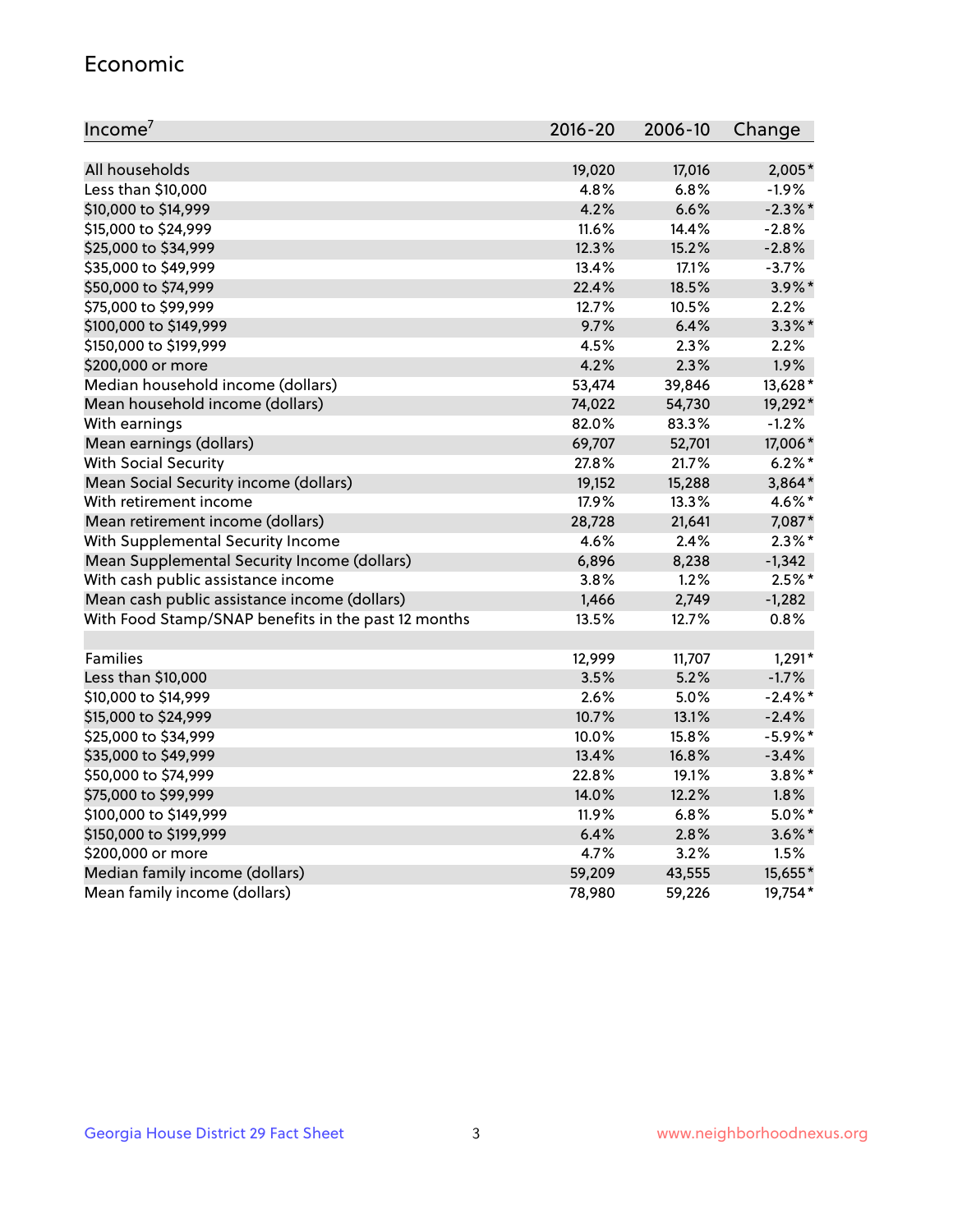## Economic, continued...

| Income, continued <sup>8</sup>                           | $2016 - 20$   | 2006-10        | Change   |
|----------------------------------------------------------|---------------|----------------|----------|
|                                                          |               |                |          |
| Nonfamily households                                     | 6,022         | 5,308          | $714*$   |
| Median nonfamily income (dollars)                        | 33,170        | 28,741         | 4,428*   |
| Mean nonfamily income (dollars)                          | 57,009        | 39,960         | 17,049*  |
|                                                          |               |                |          |
| Median earnings for workers (dollars)                    | 27,475        | 22,057         | $5,418*$ |
| Median earnings for male full-time, year-round workers   | 34,425        | 29,142         | $5,283*$ |
| (dollars)                                                |               |                |          |
| Median earnings for female full-time, year-round workers | 29,337        | 25,205         | $4,132*$ |
| (dollars)                                                |               |                |          |
|                                                          |               |                |          |
| Per capita income (dollars)                              | 25,159        | 18,687         | $6,472*$ |
|                                                          |               |                |          |
|                                                          | $2016 - 20$   | 2006-10        |          |
| Families and People Below Poverty Level <sup>9</sup>     |               |                | Change   |
| <b>All families</b>                                      | 16.0%         | 16.0%          | $-0.0%$  |
|                                                          | 25.7%         | 22.6%          | 3.2%     |
| With related children under 18 years                     | 12.8%         | 22.7%          | $-9.9%$  |
| With related children under 5 years only                 |               |                | $-2.7%$  |
| Married couple families                                  | 8.3%<br>14.0% | 10.9%<br>14.9% | $-1.0%$  |
| With related children under 18 years                     |               |                |          |
| With related children under 5 years only                 | 10.9%         | 14.2%          | $-3.3%$  |
| Families with female householder, no husband present     | 35.4%         | 28.2%          | 7.2%     |
| With related children under 18 years                     | 46.3%         | 37.3%          | 9.0%     |
| With related children under 5 years only                 | 19.1%         | 41.3%          | $-22.1%$ |
| All people                                               | 20.4%         | 20.1%          | 0.2%     |
| Under 18 years                                           | 35.2%         | 28.3%          | 6.9%     |
| Related children under 18 years                          | 34.9%         | 28.2%          | 6.7%     |
| Related children under 5 years                           | 37.4%         | 31.4%          | 6.0%     |
| Related children 5 to 17 years                           | 33.9%         | 26.4%          | 7.5%     |
| 18 years and over                                        | 14.8%         | 16.6%          | $-1.8%$  |
| 18 to 64 years                                           | 15.5%         | 17.2%          | $-1.8%$  |
| 65 years and over                                        | 10.8%         | 12.0%          | $-1.3%$  |
| People in families                                       | 19.0%         | 19.1%          | $-0.0%$  |
| Unrelated individuals 15 years and over                  | 26.8%         | 24.8%          | 1.9%     |
|                                                          |               |                |          |
| Non-Hispanic white people                                | 10.7%         | 11.2%          | $-0.6%$  |
| Black or African-American people                         | 17.9%         | 29.2%          | $-11.3%$ |
| Asian people                                             | 1.2%          | 8.1%           | $-7.0%$  |
| Hispanic or Latino people                                | 29.4%         | 27.4%          | 2.1%     |
|                                                          |               |                |          |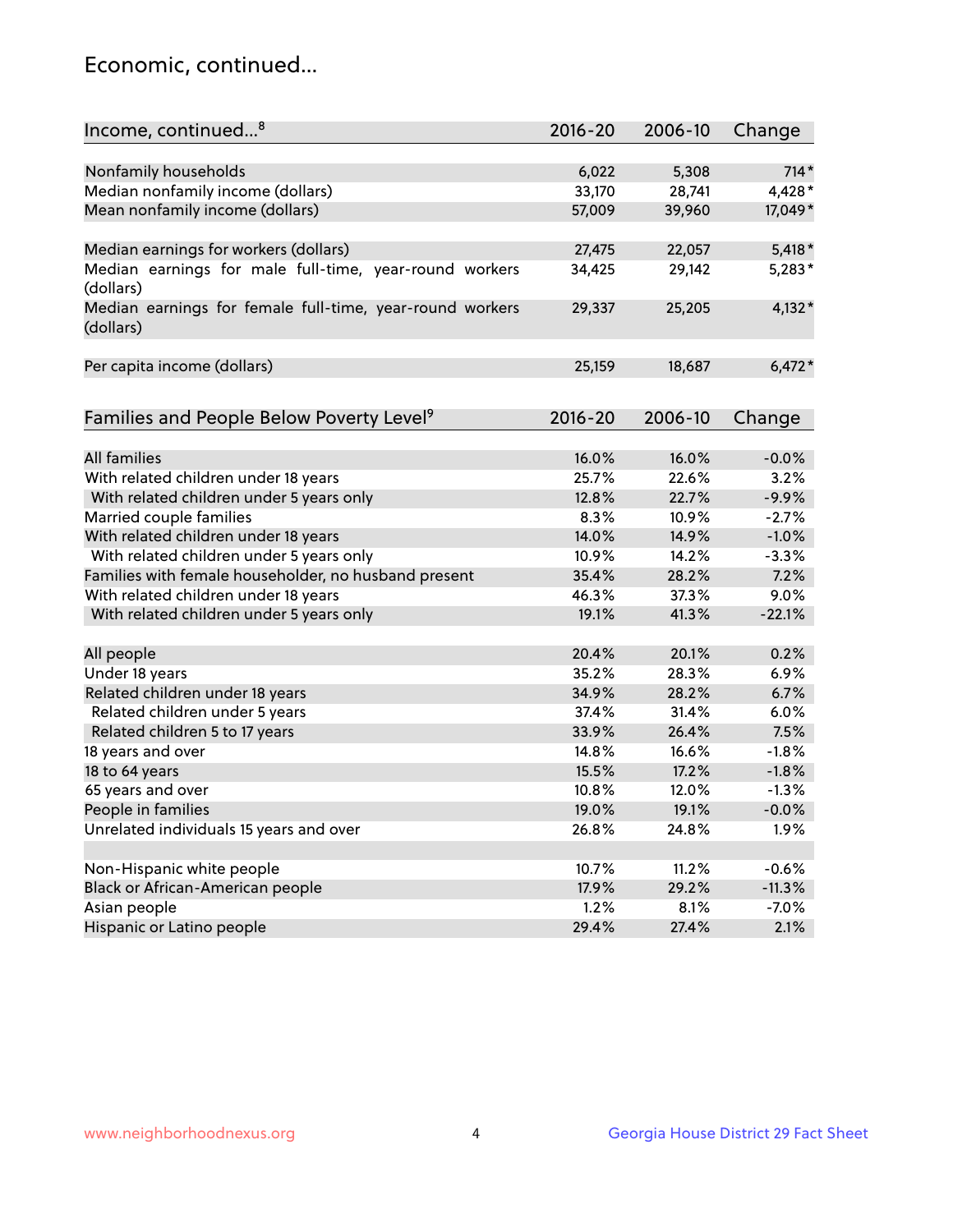## Employment

| Employment Status <sup>10</sup>                                                               | $2016 - 20$ | 2006-10 | Change     |
|-----------------------------------------------------------------------------------------------|-------------|---------|------------|
|                                                                                               |             |         |            |
| Population 16 years and over                                                                  | 46,550      | 37,379  | $9,171*$   |
| In labor force                                                                                | 65.3%       | 65.4%   | $-0.1%$    |
| Civilian labor force                                                                          | 65.2%       | 65.3%   | $-0.1%$    |
| Employed                                                                                      | 62.8%       | 61.6%   | 1.2%       |
| Unemployed                                                                                    | 2.3%        | 3.7%    | $-1.4%$    |
| <b>Armed Forces</b>                                                                           | 0.1%        | 0.1%    | 0.0%       |
| Not in labor force                                                                            | 34.7%       | 34.6%   | 0.1%       |
| Civilian labor force                                                                          | 30,329      | 24,399  | 5,930*     |
|                                                                                               | 3.6%        | 5.7%    | $-2.1%$    |
| <b>Unemployment Rate</b>                                                                      |             |         |            |
| Females 16 years and over                                                                     | 23,842      | 18,812  | $5,030*$   |
| In labor force                                                                                | 56.4%       | 54.9%   | 1.5%       |
| Civilian labor force                                                                          | 56.2%       | 54.9%   | 1.4%       |
| Employed                                                                                      | 54.2%       | 51.7%   | 2.4%       |
|                                                                                               |             |         |            |
| Own children of the householder under 6 years                                                 | 5,443       | 6,193   | $-749$     |
| All parents in family in labor force                                                          | 63.8%       | 57.0%   | 6.7%       |
| Own children of the householder 6 to 17 years                                                 | 10,690      | 8,099   | 2,591*     |
| All parents in family in labor force                                                          | 62.2%       | 67.4%   | $-5.2%$    |
|                                                                                               |             |         |            |
| Industry <sup>11</sup>                                                                        | $2016 - 20$ | 2006-10 | Change     |
|                                                                                               |             |         |            |
| Civilian employed population 16 years and over                                                | 29,244      | 23,017  | $6,227*$   |
| Agriculture, forestry, fishing and hunting, and mining                                        | 0.6%        | 2.3%    | $-1.8%$    |
| Construction                                                                                  | 9.9%        | 14.0%   | $-4.1\%$ * |
| Manufacturing                                                                                 | 24.8%       | 27.8%   | $-3.0%$    |
| Wholesale trade                                                                               | 2.9%        | 4.1%    | $-1.2%$    |
| Retail trade                                                                                  | 10.7%       | 8.3%    | 2.4%       |
| Transportation and warehousing, and utilities                                                 | 5.3%        | 4.1%    | 1.2%       |
| Information                                                                                   | 0.6%        | 1.4%    | $-0.8%$    |
| Finance and insurance, and real estate and rental and leasing                                 | 3.2%        | 3.3%    | $-0.1%$    |
| Professional, scientific, and management, and administrative<br>and waste management services | 10.5%       | 6.2%    | $4.3\%$ *  |
| Educational services, and health care and social assistance                                   | 15.6%       | 13.1%   | $2.5%$ *   |
| Arts, entertainment, and recreation, and accommodation and                                    | $9.0\%$     | 8.8%    | $0.3\%$    |
| food services                                                                                 |             |         |            |
| Other services, except public administration                                                  | 5.2%        | 4.1%    | 1.1%       |
| Public administration                                                                         | 1.8%        | 2.7%    | $-0.9%$    |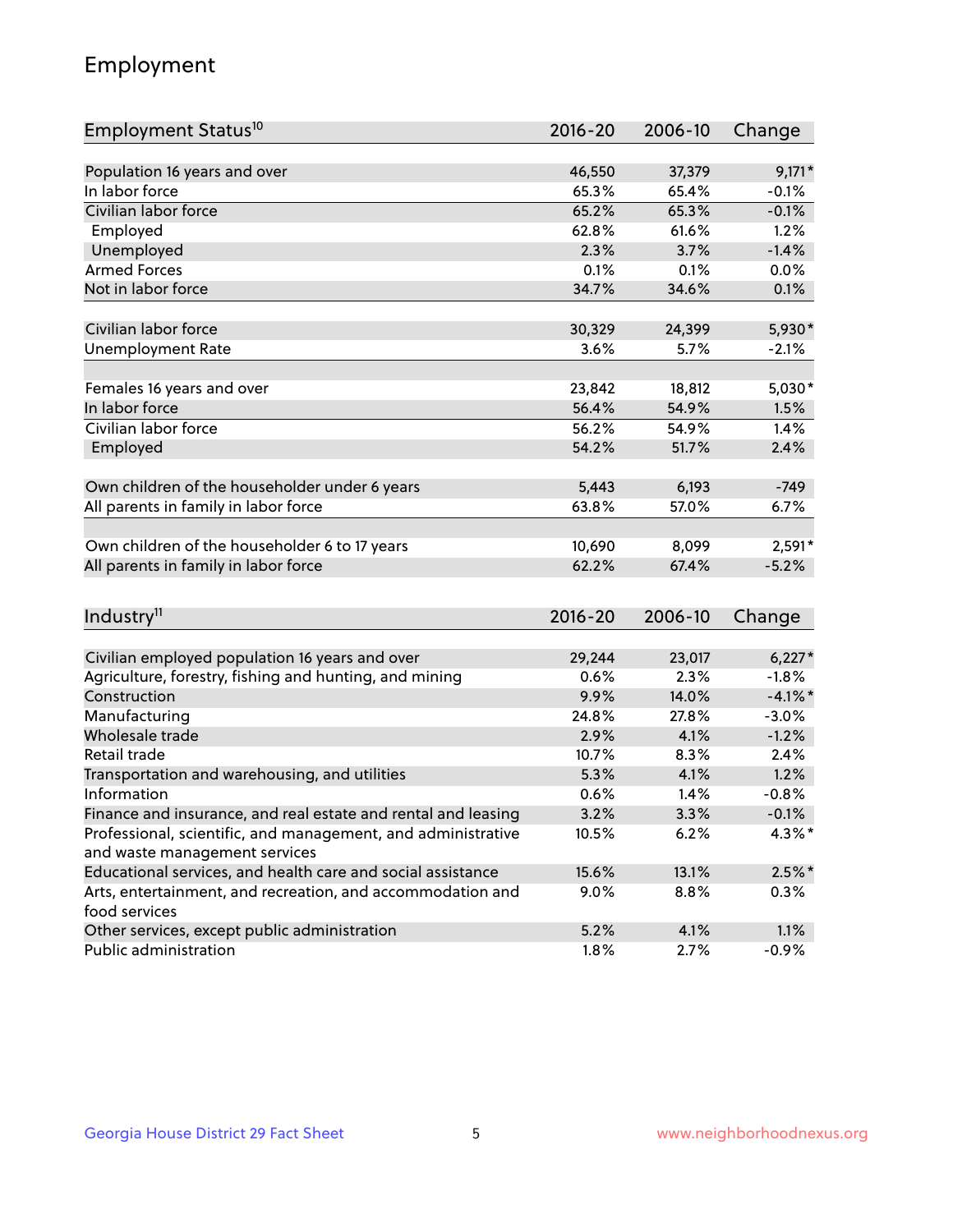## Employment, continued...

| Occupation <sup>12</sup>                                     | $2016 - 20$ | 2006-10 | Change     |
|--------------------------------------------------------------|-------------|---------|------------|
| Civilian employed population 16 years and over               | 29,244      | 23,017  | $6,227*$   |
| Management, business, science, and arts occupations          | 22.6%       | 18.5%   | $4.1\%$ *  |
| Service occupations                                          | 15.9%       | 16.6%   | $-0.7%$    |
| Sales and office occupations                                 | 20.0%       | 18.0%   | 1.9%       |
| Natural<br>resources,<br>and<br>construction,<br>maintenance | 12.8%       | 17.1%   | $-4.3\%$ * |
| occupations                                                  |             |         |            |
| Production, transportation, and material moving occupations  | 28.7%       | 29.7%   | $-1.0%$    |
| Class of Worker <sup>13</sup>                                | $2016 - 20$ | 2006-10 | Change     |
|                                                              |             |         |            |
| Civilian employed population 16 years and over               | 29,244      | 23,017  | $6,227*$   |
| Private wage and salary workers                              | 87.1%       | 87.2%   | $-0.1%$    |
| Government workers                                           | 7.4%        | 8.5%    | $-1.1%$    |
| Self-employed in own not incorporated business workers       | 5.4%        | 4.2%    | 1.3%       |
| Unpaid family workers                                        | 0.0%        | 0.2%    | $-0.1%$    |
| Job Flows <sup>14</sup>                                      | 2019        | 2010    | Change     |
|                                                              |             |         |            |
| Total Jobs in district                                       | 59,894      | 49,083  | 10,811     |
| Held by residents of district                                | 15.8%       | 15.1%   | 0.6%       |
| Held by non-residents of district                            | 84.2%       | 84.9%   | $-0.6%$    |
| Jobs by Industry Sector <sup>15</sup>                        | 2019        | 2010    | Change     |
| Total Jobs in district                                       | 59,894      | 49,083  | 10,811     |
| Goods Producing sectors                                      | 27.8%       | 25.3%   | 2.5%       |
| Trade, Transportation, and Utilities sectors                 | 18.5%       | 18.1%   | 0.4%       |
| All Other Services sectors                                   | 53.7%       | 56.6%   | $-3.0%$    |
|                                                              |             |         |            |
| Total Jobs in district held by district residents            | 9,443       | 7,433   | 2,010      |
| <b>Goods Producing sectors</b>                               | 42.4%       | 38.8%   | 3.7%       |
| Trade, Transportation, and Utilities sectors                 | 13.4%       | 12.2%   | 1.1%       |
| All Other Services sectors                                   | 44.2%       | 49.0%   | $-4.8%$    |
|                                                              |             |         |            |
| Jobs by Earnings <sup>16</sup>                               | 2019        | 2010    | Change     |
| Total Jobs in district                                       | 59,894      | 49,083  | 10,811     |
|                                                              | 18.6%       | 22.4%   | $-3.9%$    |
| Jobs with earnings \$1250/month or less                      | 38.4%       |         |            |
| Jobs with earnings \$1251/month to \$3333/month              |             | 45.9%   | $-7.5%$    |
| Jobs with earnings greater than \$3333/month                 | 43.0%       | 31.7%   | 11.3%      |
| Total Jobs in district held by district residents            | 9,443       | 7,433   | 2,010      |
| Jobs with earnings \$1250/month or less                      | 20.0%       | 22.1%   | $-2.0%$    |
| Jobs with earnings \$1251/month to \$3333/month              | 49.6%       | 55.5%   | $-5.9%$    |
| Jobs with earnings greater than \$3333/month                 | 30.4%       | 22.5%   | 7.9%       |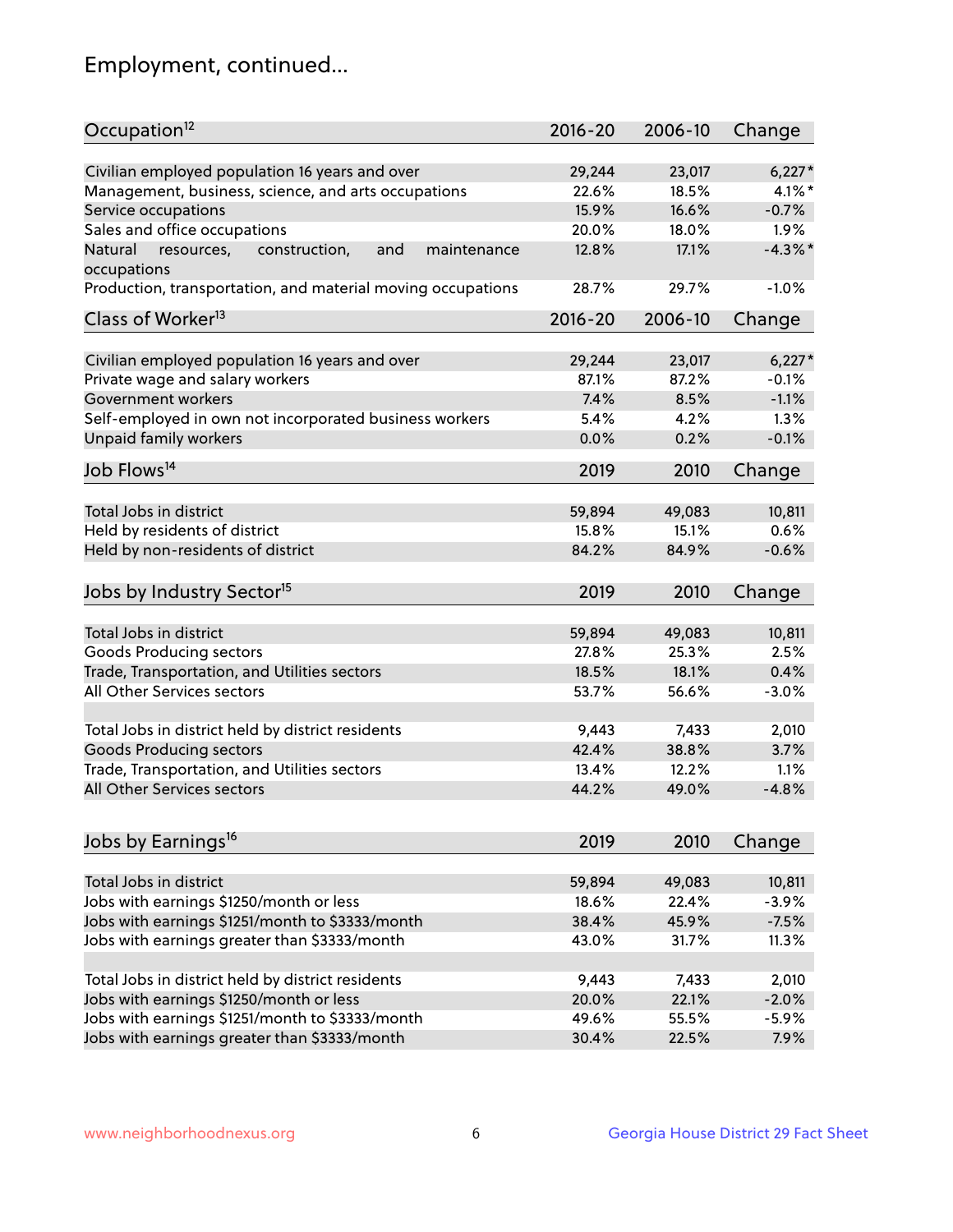## Employment, continued...

| 2019   | 2010   | Change  |
|--------|--------|---------|
|        |        |         |
| 59,894 | 49,083 | 10,811  |
| 23.0%  | 22.9%  | 0.1%    |
| 55.6%  | 60.5%  | $-4.9%$ |
| 21.4%  | 16.5%  | 4.8%    |
|        |        |         |
| 9,443  | 7.433  | 2,010   |
| 25.8%  | 24.1%  | 1.7%    |
| 54.0%  | 58.7%  | $-4.7%$ |
| 20.2%  | 17.2%  | 3.0%    |
|        |        |         |

#### Education

| School Enrollment <sup>18</sup>                | $2016 - 20$ | 2006-10 | Change    |
|------------------------------------------------|-------------|---------|-----------|
|                                                |             |         |           |
| Population 3 years and over enrolled in school | 15,791      | 11,624  | $4,167*$  |
| Nursery school, preschool                      | 6.2%        | 5.2%    | $1.0\%$   |
| Kindergarten                                   | 6.0%        | 6.4%    | $-0.4%$   |
| Elementary school (grades 1-8)                 | 45.5%       | 49.9%   | $-4.4%$   |
| High school (grades 9-12)                      | 21.4%       | 21.4%   | $-0.0%$   |
| College or graduate school                     | 20.9%       | 17.1%   | 3.8%      |
| Educational Attainment <sup>19</sup>           | $2016 - 20$ | 2006-10 | Change    |
|                                                |             |         |           |
| Population 25 years and over                   | 37,470      | 29,586  | 7,884*    |
| Less than 9th grade                            | 21.7%       | 20.4%   | 1.3%      |
| 9th to 12th grade, no diploma                  | 10.5%       | 13.3%   | $-2.9%$   |
| High school graduate (includes equivalency)    | 27.5%       | 30.0%   | $-2.4%$   |
| Some college, no degree                        | 17.6%       | 14.8%   | $2.8\%$ * |
| Associate's degree                             | 4.9%        | 4.4%    | 0.5%      |
| Bachelor's degree                              | 10.6%       | 11.1%   | $-0.5%$   |
| Graduate or professional degree                | 7.2%        | $6.0\%$ | 1.2%      |
|                                                |             |         |           |
| Percent high school graduate or higher         | 67.8%       | 66.3%   | 1.5%      |
| Percent bachelor's degree or higher            | 17.8%       | 17.1%   | 0.7%      |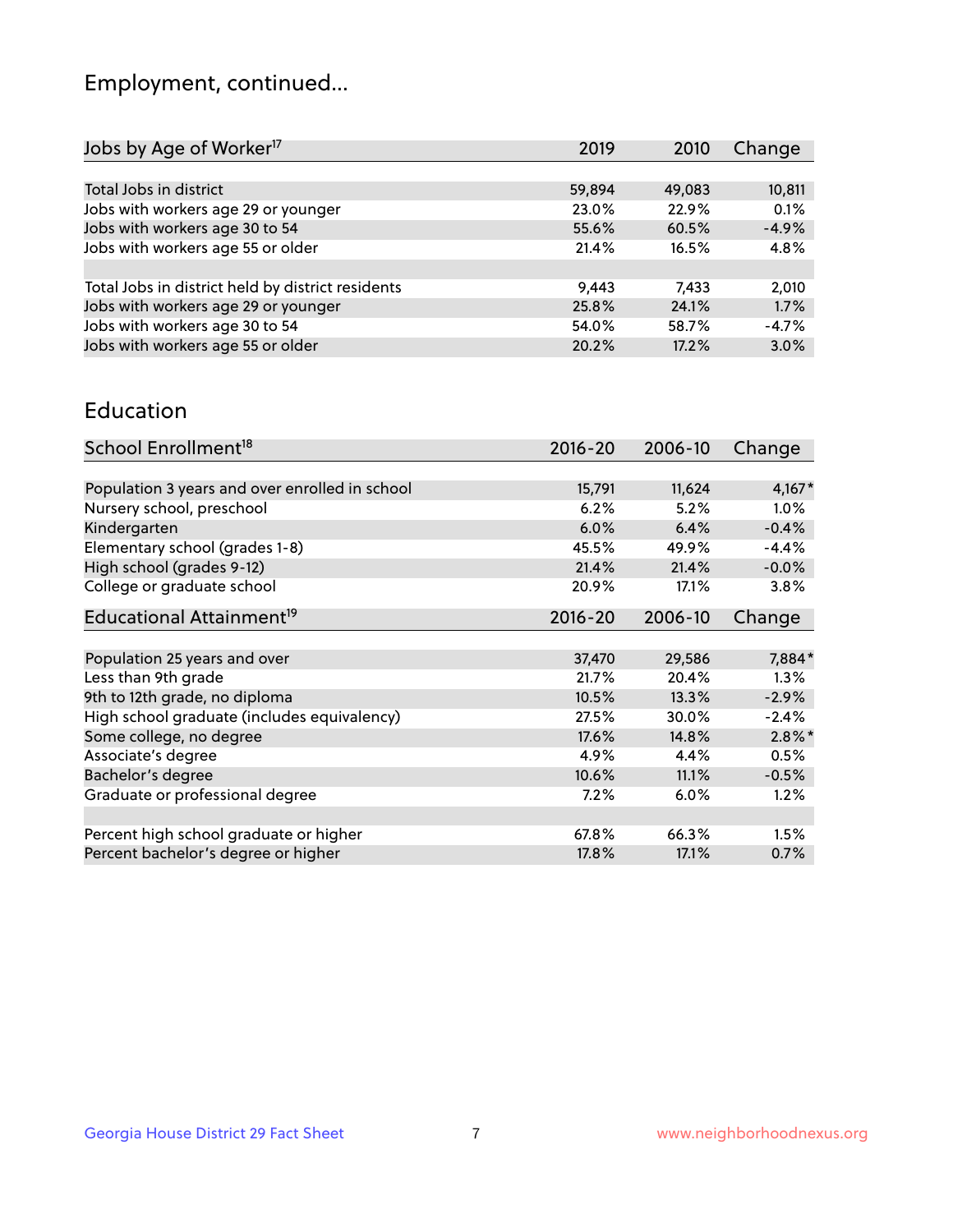## Housing

| Households by Type <sup>20</sup>                     | 2016-20 | 2006-10 | Change     |
|------------------------------------------------------|---------|---------|------------|
|                                                      |         |         |            |
| <b>Total households</b>                              | 19,020  | 17,016  | $2,005*$   |
| Family households (families)                         | 68.3%   | 68.8%   | $-0.5%$    |
| With own children under 18 years                     | 31.8%   | 38.4%   | $-6.6%$    |
| Married-couple family                                | 42.9%   | 46.1%   | $-3.1%$    |
| With own children of the householder under 18 years  | 18.6%   | 25.2%   | $-6.7\%$ * |
| Male householder, no wife present, family            | 7.0%    | 7.1%    | $-0.1%$    |
| With own children of the householder under 18 years  | 2.5%    | 4.3%    | $-1.8%$    |
| Female householder, no husband present, family       | 18.4%   | 15.7%   | 2.8%       |
| With own children of the householder under 18 years  | 10.7%   | 8.8%    | 1.9%       |
| Nonfamily households                                 | 31.7%   | 31.2%   | 0.5%       |
| Householder living alone                             | 24.9%   | 24.4%   | 0.5%       |
| 65 years and over                                    | 9.4%    | 7.4%    | $2.0\%$ *  |
|                                                      |         |         |            |
| Households with one or more people under 18 years    | 39.4%   | 42.8%   | $-3.4%$    |
| Households with one or more people 65 years and over | 25.8%   | 20.2%   | $5.5%$ *   |
|                                                      |         |         |            |
| Average household size                               | 3.18    | 2.92    | $0.26*$    |
| Average family size                                  | 3.87    | 3.47    | $0.40*$    |
|                                                      |         |         |            |
| Housing Occupancy <sup>21</sup>                      | 2016-20 | 2006-10 | Change     |
|                                                      |         |         |            |
| Total housing units                                  | 21,822  | 19,038  | $2,784*$   |
| Occupied housing units                               | 87.2%   | 89.4%   | $-2.2%$    |
| Vacant housing units                                 | 12.8%   | 10.6%   | 2.2%       |
|                                                      |         |         |            |
| Homeowner vacancy rate                               | 3.4     | 2.9     | 0.5        |
| Rental vacancy rate                                  | 6.8     | 6.2     | 0.6        |
|                                                      |         |         |            |
| Units in Structure <sup>22</sup>                     | 2016-20 | 2006-10 | Change     |
|                                                      |         |         |            |
| Total housing units                                  | 21,822  | 19,038  | $2,784*$   |
| 1-unit, detached                                     | 57.4%   | 58.5%   | $-1.1%$    |
| 1-unit, attached                                     | 4.3%    | 3.6%    | 0.7%       |
| 2 units                                              | 2.5%    | 1.5%    | 1.0%       |
| 3 or 4 units                                         | 3.1%    | 5.2%    | $-2.0\%$ * |
| 5 to 9 units                                         | 7.4%    | 6.0%    | 1.4%       |
| 10 to 19 units                                       | 10.0%   | 8.4%    | 1.6%       |
| 20 or more units                                     | 9.3%    | 8.9%    | 0.4%       |
| Mobile home                                          | 5.9%    | 7.7%    | $-1.8%$    |
| Boat, RV, van, etc.                                  | 0.0%    | 0.1%    | $-0.1%$    |
|                                                      |         |         |            |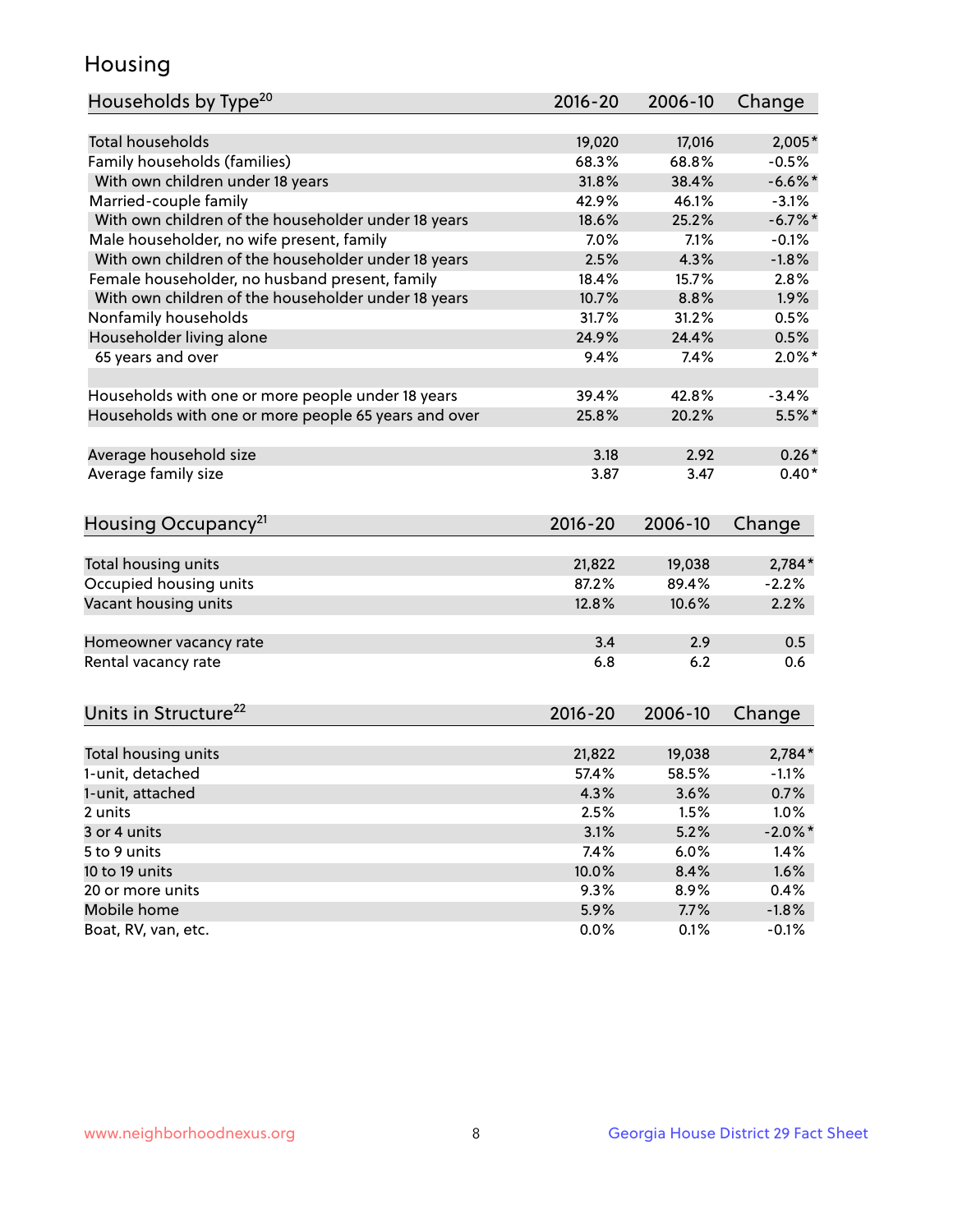## Housing, Continued...

| Year Structure Built <sup>23</sup>             | 2016-20     | 2006-10 | Change      |
|------------------------------------------------|-------------|---------|-------------|
| Total housing units                            | 21,822      | 19,038  | $2,784*$    |
| Built 2014 or later                            | 6.2%        | (X)     | (X)         |
| Built 2010 to 2013                             | 1.8%        | (X)     | (X)         |
| Built 2000 to 2009                             | 17.4%       | 19.5%   | $-2.1%$     |
| Built 1990 to 1999                             | 20.2%       | 20.5%   | $-0.2%$     |
| Built 1980 to 1989                             | 18.1%       | 17.1%   | 1.0%        |
| Built 1970 to 1979                             | 14.7%       | 14.5%   | 0.2%        |
| Built 1960 to 1969                             | 7.2%        | 11.9%   | $-4.6\%$ *  |
| Built 1950 to 1959                             | 7.0%        | 8.9%    | $-1.9%$     |
| Built 1940 to 1949                             | 3.6%        | 4.9%    | $-1.3%$     |
| Built 1939 or earlier                          | 3.7%        | 2.8%    | 0.8%        |
|                                                |             |         |             |
| Housing Tenure <sup>24</sup>                   | 2016-20     | 2006-10 | Change      |
| Occupied housing units                         | 19,020      | 17,016  | 2,005*      |
| Owner-occupied                                 | 50.0%       | 48.6%   | 1.3%        |
| Renter-occupied                                | 50.0%       | 51.4%   | $-1.3%$     |
|                                                |             |         |             |
| Average household size of owner-occupied unit  | 3.21        | 2.86    | $0.34*$     |
| Average household size of renter-occupied unit | 3.16        | 2.98    | 0.18        |
| Residence 1 Year Ago <sup>25</sup>             | 2016-20     | 2006-10 | Change      |
| Population 1 year and over                     | 60,570      | 49,718  | 10,852*     |
| Same house                                     | 86.1%       | 81.5%   | $4.6\%$ *   |
| Different house in the U.S.                    | 13.3%       | 18.0%   | $-4.7\%$ *  |
| Same county                                    | 7.4%        | 12.4%   | $-5.0\%$ *  |
| Different county                               | 5.9%        | 5.6%    | 0.3%        |
| Same state                                     | 4.2%        | 3.9%    | 0.4%        |
| Different state                                | 1.7%        | 1.8%    | $-0.1%$     |
| Abroad                                         | 0.5%        | 0.5%    | 0.0%        |
| Value of Housing Unit <sup>26</sup>            | $2016 - 20$ | 2006-10 | Change      |
|                                                |             |         |             |
| Owner-occupied units                           | 9,502       | 8,273   | $1,229*$    |
| Less than \$50,000                             | 5.8%        | 5.2%    | 0.7%        |
| \$50,000 to \$99,999                           | 9.6%        | 10.4%   | $-0.8%$     |
| \$100,000 to \$149,999                         | 17.6%       | 31.0%   | $-13.3\%$ * |
| \$150,000 to \$199,999                         | 25.1%       | 23.6%   | 1.5%        |
| \$200,000 to \$299,999                         | 20.6%       | 14.8%   | 5.7%        |
| \$300,000 to \$499,999                         | 14.1%       | 9.5%    | 4.6%        |
| \$500,000 to \$999,999                         | 6.3%        | 4.2%    | 2.1%        |
| \$1,000,000 or more                            | 1.0%        | 1.4%    | $-0.5%$     |
| Median (dollars)                               | 176,024     | 156,189 | 19,835*     |
| Mortgage Status <sup>27</sup>                  | $2016 - 20$ | 2006-10 | Change      |
| Owner-occupied units                           | 9,502       | 8,273   | $1,229*$    |
| Housing units with a mortgage                  | 65.0%       | 65.8%   | $-0.8%$     |
| Housing units without a mortgage               | 35.0%       | 34.2%   | 0.8%        |
|                                                |             |         |             |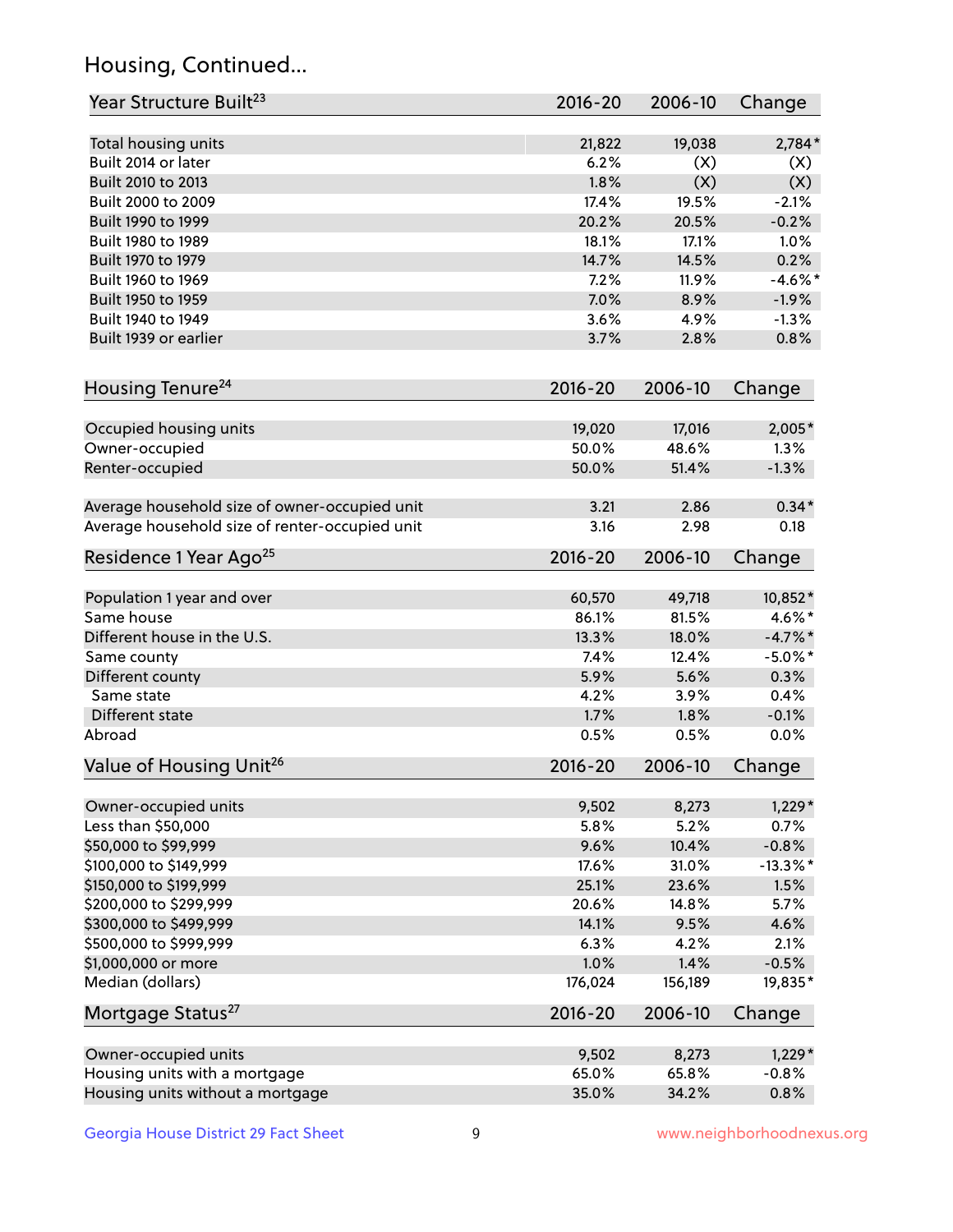## Housing, Continued...

| Selected Monthly Owner Costs <sup>28</sup>                                            | 2016-20     | 2006-10 | Change      |
|---------------------------------------------------------------------------------------|-------------|---------|-------------|
| Housing units with a mortgage                                                         | 6,179       | 5,442   | 737*        |
| Less than \$300                                                                       | 0.0%        | 0.0%    | 0.0%        |
| \$300 to \$499                                                                        | 1.8%        | 0.7%    | 1.1%        |
| \$500 to \$999                                                                        | 25.2%       | 21.7%   | 3.4%        |
| \$1,000 to \$1,499                                                                    | 41.0%       | 44.1%   | $-3.1%$     |
| \$1,500 to \$1,999                                                                    | 17.7%       | 17.1%   | 0.5%        |
| \$2,000 to \$2,999                                                                    | 8.7%        | 10.8%   | $-2.2%$     |
| \$3,000 or more                                                                       | 5.7%        | 5.5%    | 0.1%        |
| Median (dollars)                                                                      | 1,272       | 1,286   | $-14$       |
|                                                                                       |             |         |             |
| Housing units without a mortgage                                                      | 3,323       | 2,831   | 492*        |
| Less than \$150                                                                       | 2.5%        | 3.4%    | $-0.9%$     |
| \$150 to \$249                                                                        | 8.1%        | 20.0%   | $-11.9%$    |
| \$250 to \$349                                                                        | 22.0%       | 26.6%   | $-4.6%$     |
| \$350 to \$499                                                                        | 29.8%       | 22.9%   | 6.9%        |
| \$500 to \$699                                                                        | 26.4%       | 18.3%   | 8.1%        |
| \$700 or more                                                                         | 11.2%       | 8.8%    | 2.4%        |
| Median (dollars)                                                                      | 443         | 350     | $93*$       |
| Selected Monthly Owner Costs as a Percentage of<br>Household Income <sup>29</sup>     | $2016 - 20$ | 2006-10 | Change      |
| Housing units with a mortgage (excluding units where<br>SMOCAPI cannot be computed)   | 6,177       | 5,432   | 745         |
| Less than 20.0 percent                                                                | 49.7%       | 30.3%   | 19.4%*      |
| 20.0 to 24.9 percent                                                                  | 15.3%       | 16.0%   | $-0.8%$     |
| 25.0 to 29.9 percent                                                                  | 8.9%        | 13.0%   | $-4.2%$     |
| 30.0 to 34.9 percent                                                                  | 5.3%        | 9.0%    | $-3.7%$     |
| 35.0 percent or more                                                                  | 20.9%       | 31.6%   | $-10.8\%$ * |
| Not computed                                                                          | 1           | 9       | -8          |
| Housing unit without a mortgage (excluding units where<br>SMOCAPI cannot be computed) | 3,302       | 2,805   | 497         |
| Less than 10.0 percent                                                                | 52.4%       | 41.6%   | 10.8%       |
| 10.0 to 14.9 percent                                                                  | 25.9%       | 22.7%   | 3.2%        |
| 15.0 to 19.9 percent                                                                  | 6.0%        | 12.0%   | $-6.1%$     |
| 20.0 to 24.9 percent                                                                  | 6.7%        | 5.5%    | 1.2%        |
| 25.0 to 29.9 percent                                                                  | 1.7%        | 7.1%    | $-5.4%$     |
| 30.0 to 34.9 percent                                                                  | 1.0%        | 1.6%    | $-0.6%$     |
| 35.0 percent or more                                                                  | 6.4%        | 9.5%    | $-3.1%$     |
| Not computed                                                                          | 21          | 26      | $-5$        |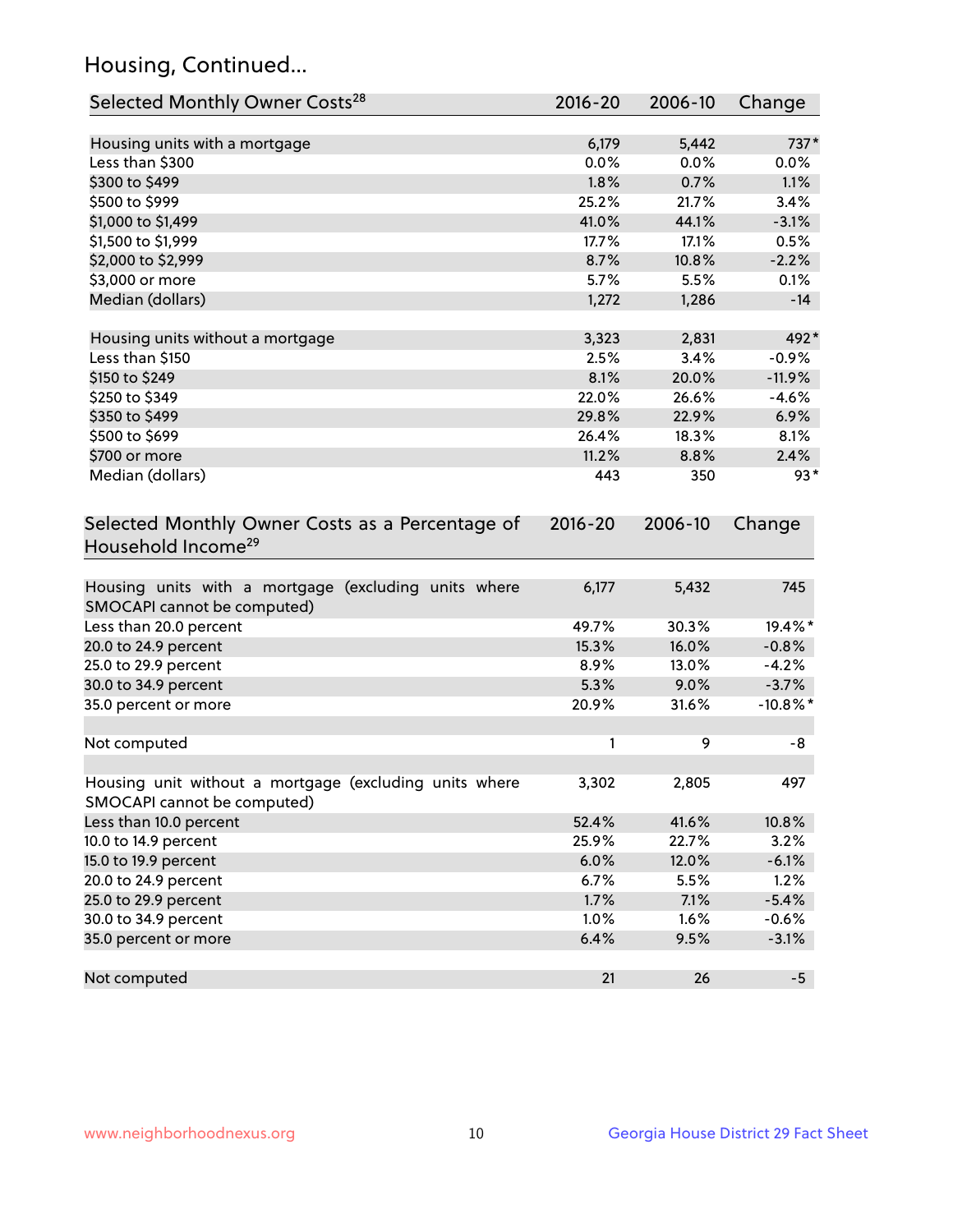## Housing, Continued...

| Gross Rent <sup>30</sup>                                     | 2016-20     | 2006-10 | Change      |
|--------------------------------------------------------------|-------------|---------|-------------|
|                                                              |             |         |             |
| Occupied units paying rent                                   | 9,296       | 8,413   | 883*        |
| Less than \$200                                              | 0.1%        | 1.6%    | $-1.5%$     |
| \$200 to \$499                                               | 5.9%        | 7.9%    | $-1.9%$     |
| \$500 to \$749                                               | 13.5%       | 30.5%   | $-17.0\%$ * |
| \$750 to \$999                                               | 39.0%       | 43.3%   | $-4.3%$     |
| \$1,000 to \$1,499                                           | 34.5%       | 15.9%   | 18.5%*      |
| \$1,500 to \$1,999                                           | 5.7%        | 0.6%    | 5.1%        |
| \$2,000 or more                                              | $1.2\%$     | 0.2%    | $1.0\%$     |
| Median (dollars)                                             | 938         | 890     | $48*$       |
|                                                              |             |         |             |
| No rent paid                                                 | 223         | 330     | $-107$      |
|                                                              |             |         |             |
| Gross Rent as a Percentage of Household Income <sup>31</sup> | $2016 - 20$ | 2006-10 | Change      |
|                                                              |             |         |             |
| Occupied units paying rent (excluding units where GRAPI      | 9,197       | 8,249   | 948         |

| cannot be computed)    |          |       |          |
|------------------------|----------|-------|----------|
| Less than 15.0 percent | 11.1%    | 12.9% | $-1.8\%$ |
| 15.0 to 19.9 percent   | 13.8%    | 12.8% | 1.0%     |
| 20.0 to 24.9 percent   | $11.8\%$ | 15.0% | $-3.2%$  |
| 25.0 to 29.9 percent   | 12.2%    | 9.4%  | 2.8%     |
| 30.0 to 34.9 percent   | 9.5%     | 10.5% | $-1.0%$  |
| 35.0 percent or more   | 41.7%    | 39.4% | 2.2%     |
|                        |          |       |          |
| Not computed           | 322      | 494   | $-172$   |

## Transportation

| Commuting to Work <sup>32</sup>           | 2016-20 | 2006-10 | Change     |
|-------------------------------------------|---------|---------|------------|
|                                           |         |         |            |
| Workers 16 years and over                 | 28,902  | 22,466  | $6,436*$   |
| Car, truck, or van - drove alone          | 74.6%   | 69.5%   | $5.1\%$ *  |
| Car, truck, or van - carpooled            | 15.5%   | 21.1%   | $-5.6\%$ * |
| Public transportation (excluding taxicab) | $1.0\%$ | 0.2%    | 0.8%       |
| Walked                                    | 1.8%    | 1.7%    | 0.0%       |
| Other means                               | 3.2%    | $5.0\%$ | $-1.8%$    |
| Worked at home                            | 3.9%    | 2.5%    | $1.4\%$ *  |
|                                           |         |         |            |
| Mean travel time to work (minutes)        | 24.0    | 25.1    | $-1.1$     |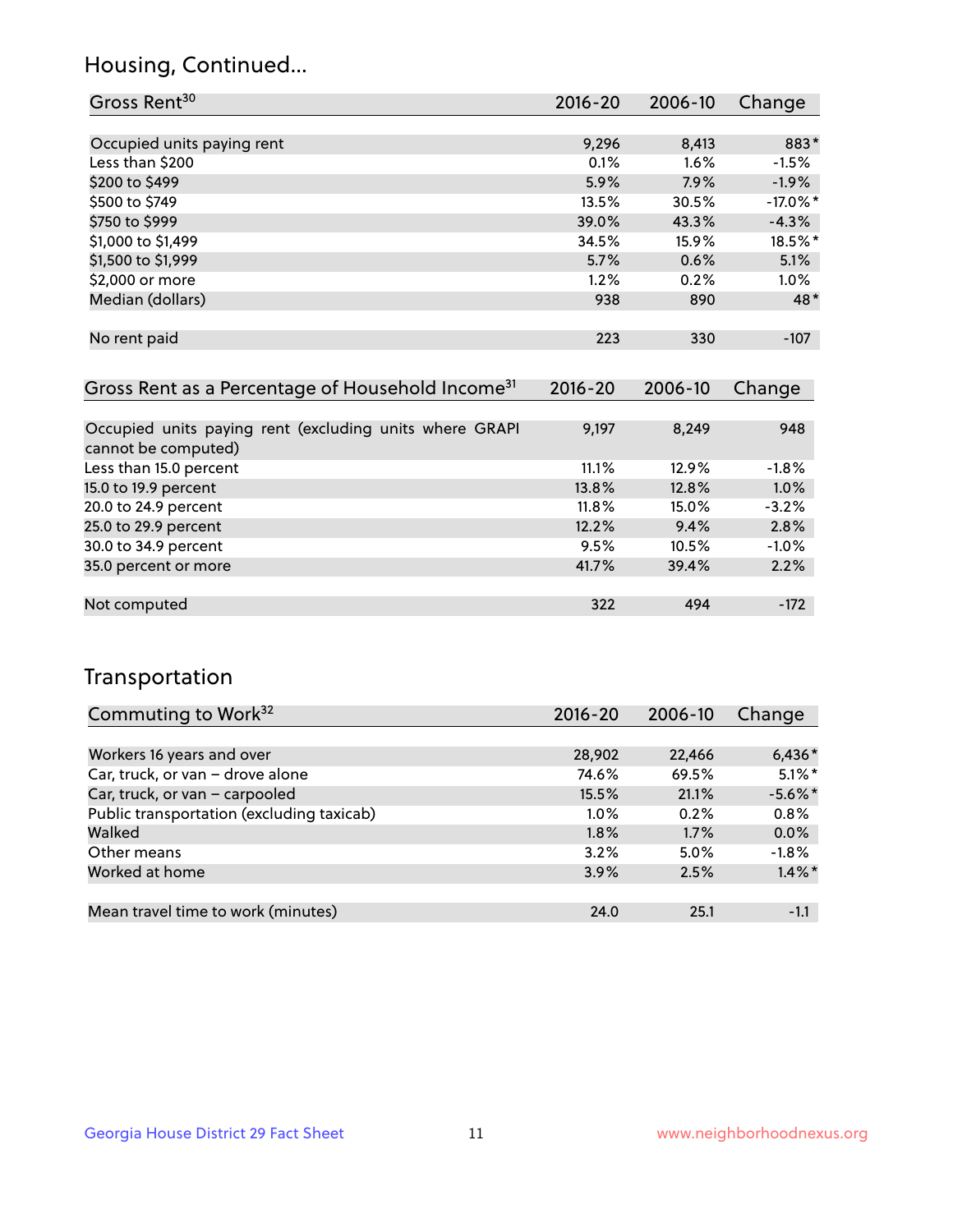## Transportation, Continued...

| Vehicles Available <sup>33</sup> | 2016-20 | 2006-10 | Change   |
|----------------------------------|---------|---------|----------|
|                                  |         |         |          |
| Occupied housing units           | 19,020  | 17,016  | $2,005*$ |
| No vehicles available            | 10.6%   | 9.3%    | 1.3%     |
| 1 vehicle available              | 36.1%   | 36.1%   | 0.0%     |
| 2 vehicles available             | 32.8%   | 36.2%   | $-3.4%$  |
| 3 or more vehicles available     | 20.5%   | 18.4%   | 2.1%     |

#### Health

| Health Insurance coverage <sup>34</sup>                 | 2016-20 |
|---------------------------------------------------------|---------|
|                                                         |         |
| Civilian Noninstitutionalized Population                | 61,184  |
| With health insurance coverage                          | 74.1%   |
| With private health insurance coverage                  | 49.9%   |
| With public health coverage                             | 31.7%   |
| No health insurance coverage                            | 25.9%   |
| Civilian Noninstitutionalized Population Under 19 years | 17,763  |
| No health insurance coverage                            | 14.7%   |
| Civilian Noninstitutionalized Population 19 to 64 years | 36,597  |
| In labor force:                                         | 28,460  |
| Employed:                                               | 27,542  |
| With health insurance coverage                          | 69.4%   |
| With private health insurance coverage                  | 65.8%   |
| With public coverage                                    | 4.6%    |
| No health insurance coverage                            | 30.6%   |
| Unemployed:                                             | 918     |
| With health insurance coverage                          | 36.3%   |
| With private health insurance coverage                  | 16.1%   |
| With public coverage                                    | 21.3%   |
| No health insurance coverage                            | 63.7%   |
| Not in labor force:                                     | 8,137   |
| With health insurance coverage                          | 48.6%   |
| With private health insurance coverage                  | 28.0%   |
| With public coverage                                    | 23.1%   |
| No health insurance coverage                            | 51.4%   |